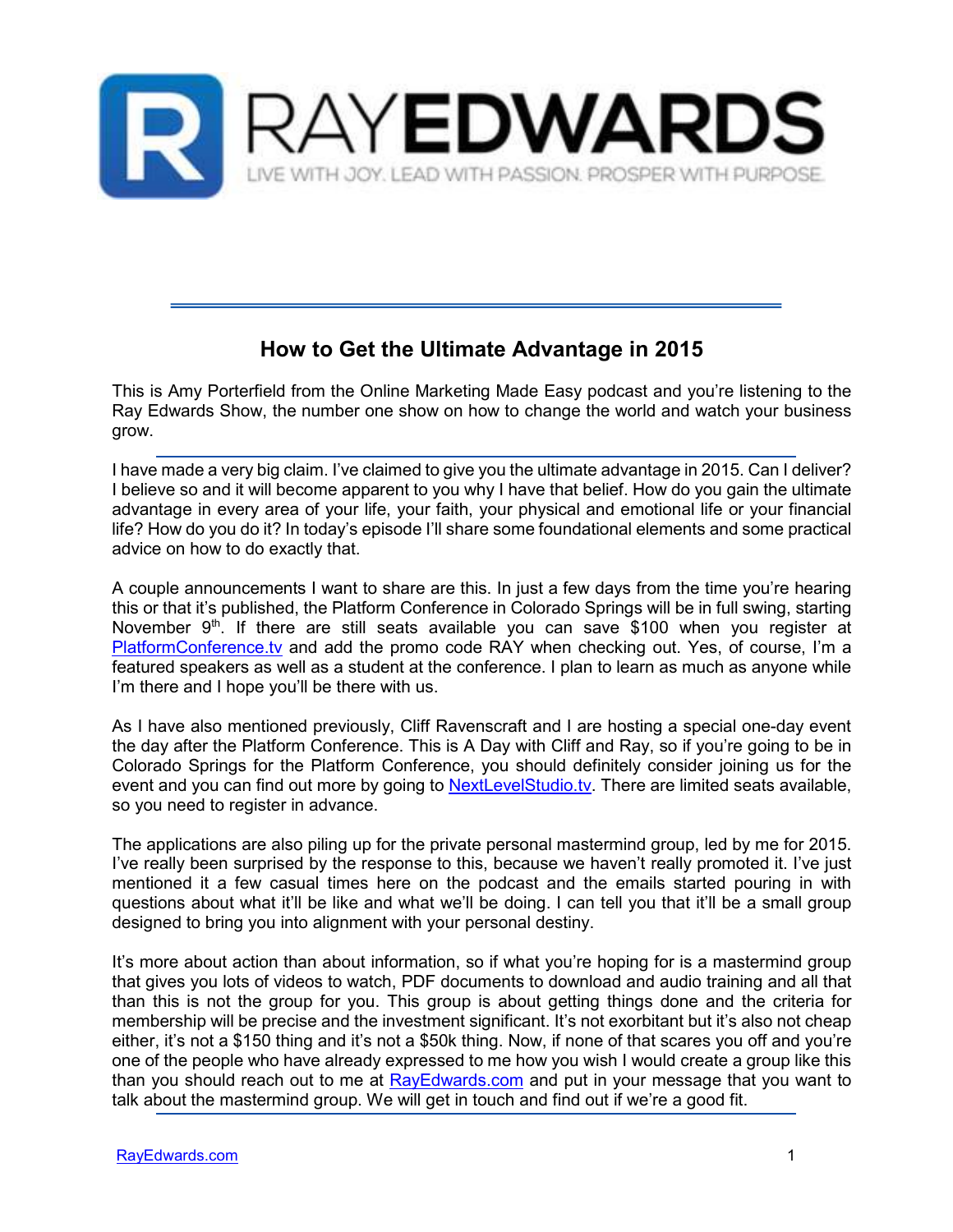## **Tip of the Week**

I've been using and enjoying a brand new, redesigned pocket casts app. You have heard me recommend a lot of different podcast players and I've been happy with Down Cast. I use the iPhone podcast app from Apple and I've actually been happy with it. It's surprisingly good, so there's nothing wrong with that. I do love Pocket Casts which is full featured and has the all important speed control, because if you know how I listen to podcasts then you know I listen to them speeded up. It's visually beautiful as well, which is also important. It's like a Flip board for podcasts.

There's a link in the show notes. Simply go to RayEdwards.com/138 you'll find the link there. It's a minimal investment and well worth it. Right now it's my favorite podcast app.

#### **Spiritual Foundations**

This will be step one to getting the ultimate advantage in 2015. What if you could have the wisdom of God to help you make decisions in your life? I'm talking about the biggest most strategic decision in your business, down to the smallest most tactical decision in your life. What if you could have God's wisdom pouring into you so you could decide the right things to do at the right time? I believe that's entirely possible.

I have what, for some of you, might be startling proposals to make about this idea, the first of which is **wisdom**. I believe wisdom actually equals one thing very specifically. It's not about learning from experience or other people's experience. It's not about how to apply knowledge, I don't believe it's about any of that stuff. The Bible has an answer specifically to what wisdom is and I believe what the Bible teaches us is that wisdom equals the presence of God.

Before you object and say but Ray, God is omnipresent He's everywhere, He is and I would propose to you that it's scriptural to believe that He is more in some places than He is in others. Somehow He's present and can be more present, and I believe some of that mystery is wrapped up in our awareness of and sensitivity to and lack of resistance to his presence. I believe that wisdom is a single person… Jesus Christ.

I Corinthians 1:30 says *God has united you with Christ Jesus. For our benefit, God made him to be wisdom itself.* That is a bizarre statement for people to accept. I don't believe it's a metaphor. It's clear to me in reading this text in the Bible that the Apostle Paul, who write it, was actually saying that God made the person Jesus Christ, to be wisdom itself. We know that Christ was with God in the beginning and was God and is part of the trinity… the Father, the Son and the Holy Spirit.

He's always been wisdom, so you can look back through scripture, Proverbs especially, when it talks about wisdom it's talking about Jesus. So, whatever your need for wisdom, God has promised to grant our request for it. In James 1:5 it says, *if any of you lacks wisdom let him ask God, who gives generously to all without reproach and it will be given him/her.* It doesn't say maybe, sometimes or if the stars are aligned, it says it will be given.

I want to be absolutely clear in saying I do not believe this is poetry or figures of speech or metaphor, I believe it's the literal truth, that the person of Jesus, the presence of God within us, as believers we're told the Holy Spirit is inside us, is united with our being and part of our DNA. That is a startling reality.

Paul writes in I Corinthians 2:14-16, something that is shocking, if you really listen to the words that are being said and understand that he means exactly what he's saying. Paul is talking about spiritual matters and he says… we are talking about spiritual matters now. When we talk about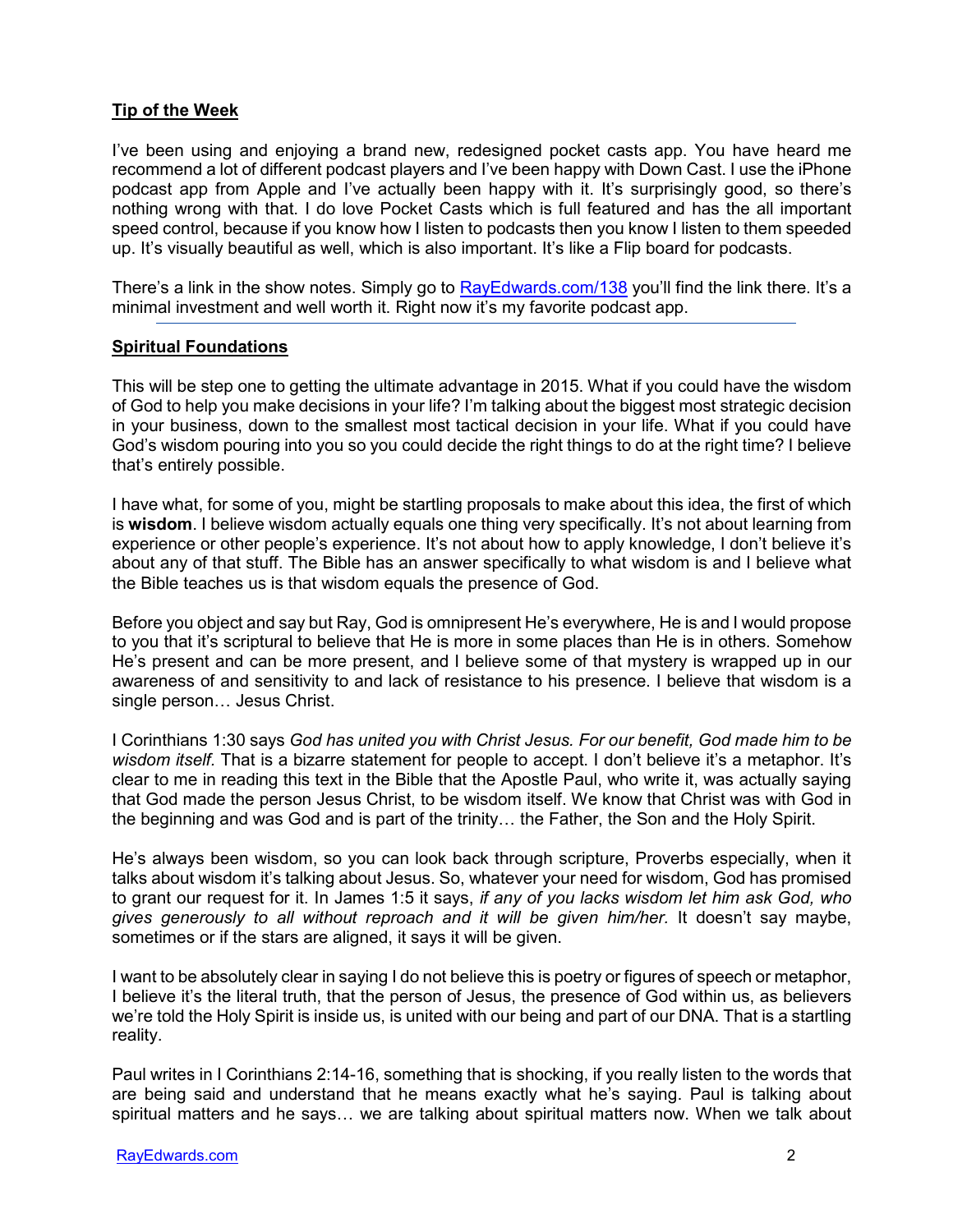Jesus being a person, being wisdom and dwelling inside of us and that's how we get the wisdom of God, that is spiritual stuff. For those who are listening, who are not followers of Jesus and are not spiritually inclined who are not in dwelt with the Holy Spirit, it doesn't make sense to them and Paul says about that. *"The natural person does not accept the things of the spirit of God for they are folly to him. And he is not able to understand them because they are spiritually discerned. The spiritual person judges all things, but is himself to be judged by no one."* Then he quotes from the book of Isaiah.

It's crucial that you catch the distinction I'm about to share. He's quoting from Isaiah 40 where it says *"For who has understood the mind of the Lord so as to instruct him?"* Then Paul says but… in other words he's pointing out a difference between what Isaiah was talking about and the present reality. Paul says but, *we have the mind of Christ*. How is that not an incredible uplifting, empowering and encouraging concept? It's not just a concept it's a reality. If you're a believer you have to believe this, it says it in the book. We have the mind of Christ.

So having the mind of Christ we have wisdom, because Christ is wisdom itself. Tapping into that wisdom means spending more time with God in his presence, aware of his presence and I know he's everywhere. When we say come Holy Spirit, we're not saying we've been away somewhere else, because you live inside me. We're saying come to the forefront of my awareness, to the focal point of my consciousness and let me encounter you there. When we do that we gain divine, uncannily accurate and ultimately profitable and advantageous wisdom.

## **Feature Presentation**

That's the foundation for the ultimate advantage in 2015. What more could you need other than the wisdom we were just speaking of, the wisdom of God? What more could you need to gain the ultimate advantage? Isn't that enough? Shouldn't I just leave it there? Yes and no. Just because you have access to that divine wisdom doesn't mean you're using it. Having access to something is one thing, making use of it is another.

I have a razor in my bathroom that I use to shave every day. I have access to that razor, but if I don't use the razor I will not have the benefit of having been shaven. I have access to the money in my bank account, but if I never make a withdrawal then I'm not making use of it, so it doesn't matter how much I have access too, if I'm not making use of it. So, while you have wisdom in Christ, you have the mind of Christ, you have to access it.

To that end I've given you the advice of spending more time in his presence and I believe there are other things you can do to help activate that wisdom and help bring you your ultimate advantage in 2015. By the way, when I say ultimate advantage I don't mean an advantage over people, I mean advantage over the decay, chaos and entropy that will enter your life if you let it. That is the work of our enemy the destroyer, Satan, if you can accept that.

If you can't then it's more comfortable for you to talk about entropy and the ravages of time and aging and terms that are not quite as scary.

How do you do it? I believe there are 5 C's that can help bring you your ultimate advantage and C's are a pneumonic device to help clarify what these things are for you.

## **1. Cultivating**

We've already talked about this. Cultivating the increased awareness of and being more sensitive to the presence of God. I think I've made this point strongly enough. He is everywhere and always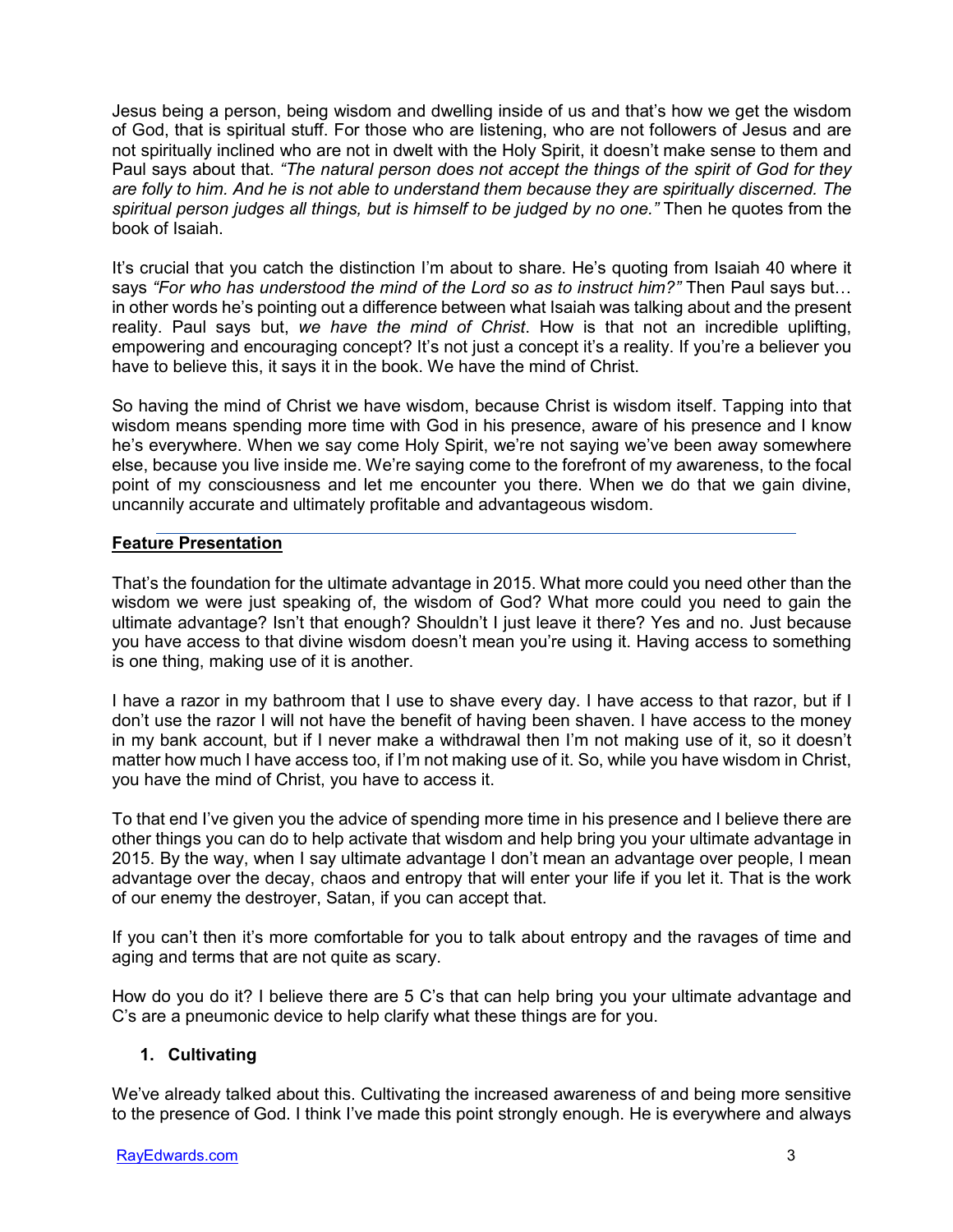available to us, the problem is we aren't always available to him. So, we must cultivate our awareness of the presence of God.

What does it mean to cultivate? In the farming metaphor it means to till the soil, plant the seed, water the seed and keep the weeds from strangling it before it grows. Doesn't that sound a lot like a story Jesus told about the parable of the sower and the condition of the soil and need for the seed to take root, and to not be choked by the weeds? You must cultivate and make the soil ready. Put yourself in a position to be ready to receive the seed that God plants within your soul and keep the weeds from strangling it so that it can grow.

### **2. Clarifying your purpose, your mission, your vision and your values for 2015 and beyond**

These are different things by the way, because when I say these things some people hear that as one big blog of undo ability, but that's not it. Those are very separate things. You must, if you want to achieve the fullness of your potential in life, in business, relationships and your physical body, you must first understand your purpose. You were created for a purpose. What is that purpose?

We've talked about it many times on the show before so I won't go too deeply into it, I'll just say that God created you for the purpose for which He made you and you know what that is. It's to worship and connect with him.

As a sidebar, because some of you will probably be freaking out right about now, that's not because God is an egomaniac. He doesn't need us to stroke his ego and tell him how great He is. The purpose of worship isn't that it does anything for God but it does something in us. It opens us up to receive him. So you have to clarify your purpose and then your mission, like what are you specifically assigned to do while you're here on this earth? What are you supposed to do? You gain that understanding by paying attention to the wisdom that is within you and also pay attention to the desires and the ways that you were made by God.

A big clue is what makes you happy and gives you joy? I'm not talking about temporary happiness, because I can get temporarily happy eating a pumpkin scone from Starbucks, but I promise you that's not my mission on earth. That's not what I mean. When I'm communicating with you like this right now, sharing from as deep within myself as I can pull these things up. I take the bread that I'm eating, break off a piece and give it to you, I know I'm on a mission. What's your mission? Maybe it is to play the best game of basketball that is possible for you to play, because that's what you're passionate about and that's another clue as to what your mission is.

- What gives you joy?
- What do you have passion about?
- What do you gravitate towards when you're free to gravitate?
- Do you draw, write or paint?
- Do you like to get in front of CAD software and construct buildings?
- Do you take photographs?
- Do you want to build something with your hands?
- Do you want to work on an engine?

These things that you're passionate about, that you're drawn to, those are close as to what desires your Father has placed within your heart. That's your mission.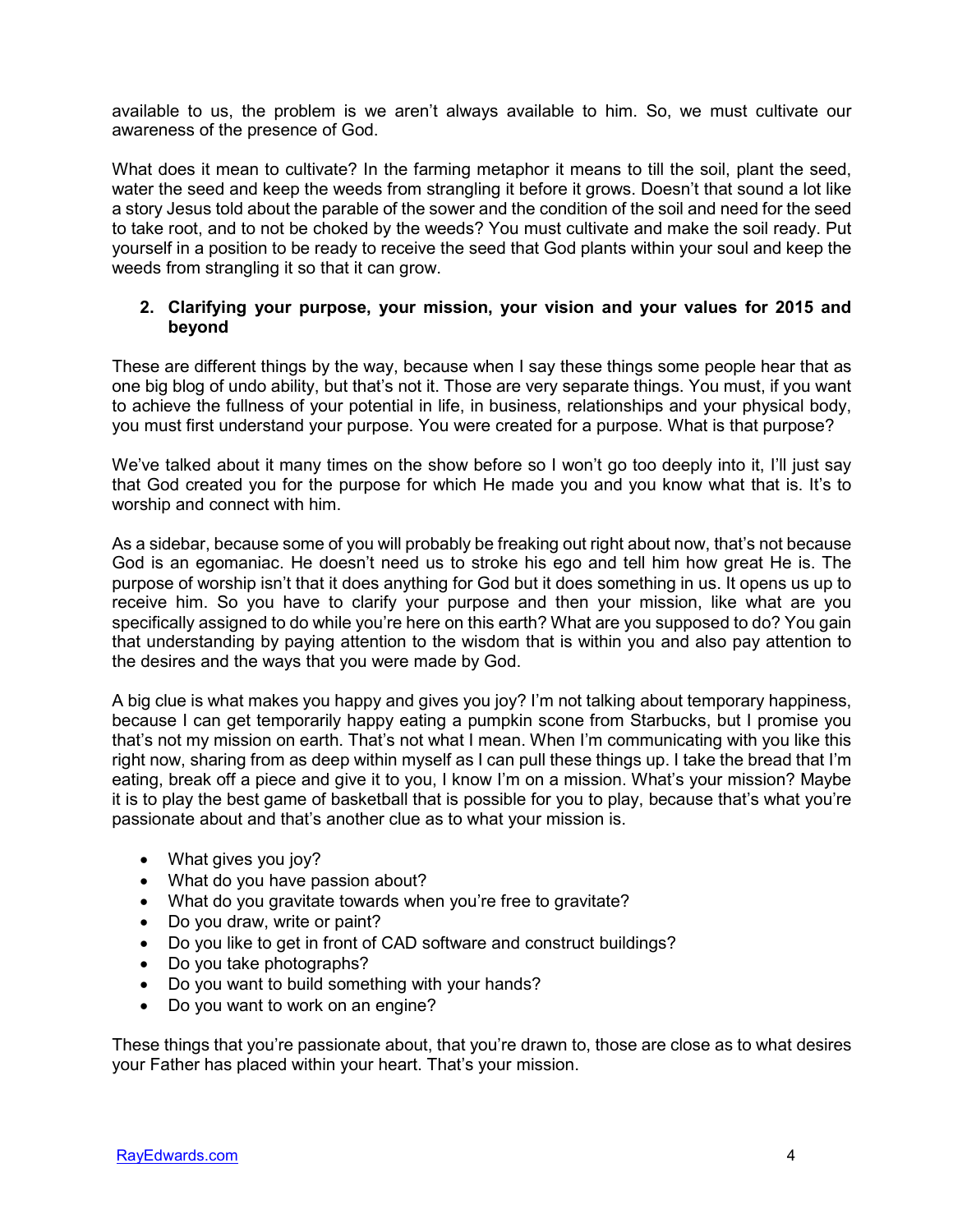Then your vision is how you see the fulfillment of your mission unfolding and people get confused about this, because they think mission and vision are the same when they are not. The clue is in the word itself, vision means to see. So, in your mind's eye what do you see your mission looking like as it is fulfilled?

- Do you see it with you speaking from a stage to thousands of people?
- Do you see a picture of you working with children in a small group in a tiny school in a small rural town where you can help them grow up in the way that they should?
- Do you see yourself performing surgeries and saving lives?
- What picture comes to mind? Pay attention to that, because it's not accidental that you had that vision it's on purpose.

Finally, what are your values? I'm not talking about moral laws I'm talking about what the word literally means. What do you believe has more inherent worth in your life than other things? You might value relationships. You might value honor. You might value integrity. You might value industry and work ethic or you might value love. You probably value all these things, but you value them at different levels and it's useful to identify what the values are that are the most important to you.

I have a document that I keep in my office and on my hard drive that has my goals, purpose, mission, vision and values spelled out in it. Goals come after the other things like mission, vision, purpose, and values. After comes the calendar where you put the goals, because they aren't really goals until they're on a calendar they're just wishful thinking until you put them on a calendar. Once you have them on the calendar you develop your tasks. What do I have to do each day to move closer to my goal?

#### **3. Commitment**

Commitments to acting with integrity in each moment at the point of choice and that might sound vague, but I'm being very purposeful in my language. If one of your values is peak physical condition, then eating a pumpkin scone from Starbucks is inconsistent with your values. This is something I've been discovering anew over the past few months as I've peeled off a lot of pounds and inches, and frankly I have a long way to go, but I'm enjoying the process and I'm learning how to develop the integrity muscle in the moment and living consistently with my values.

One of my values is peak physical condition, which may mean something different for you than it means for someone else. If you are a 68-year old woman with diabetes than peak physical condition for you is going to be different than it would be for an 18-year old triathlete. Although, on Facebook yesterday I did see an 80-year old grandmother doing gymnastics. It was astonishing. So nothing is impossible.

You have to determine what your values are and what order they come in. I would suggest to you that you can really only focus on a few core values. You may focus on many things, but focusing on a few core values will get you further faster.

As you look at every decision you're faced with during the day, you have to be able to parse, process or decide if what I'm about to do consistent with my values, contributing to the accomplishment of my mission and vision and in total alignment with my purpose? As you develop more awareness of the purpose, mission, vision and values, the acting with integrity in the moment becomes automatic. It's a muscle and you have to develop the muscle memory to make that happen.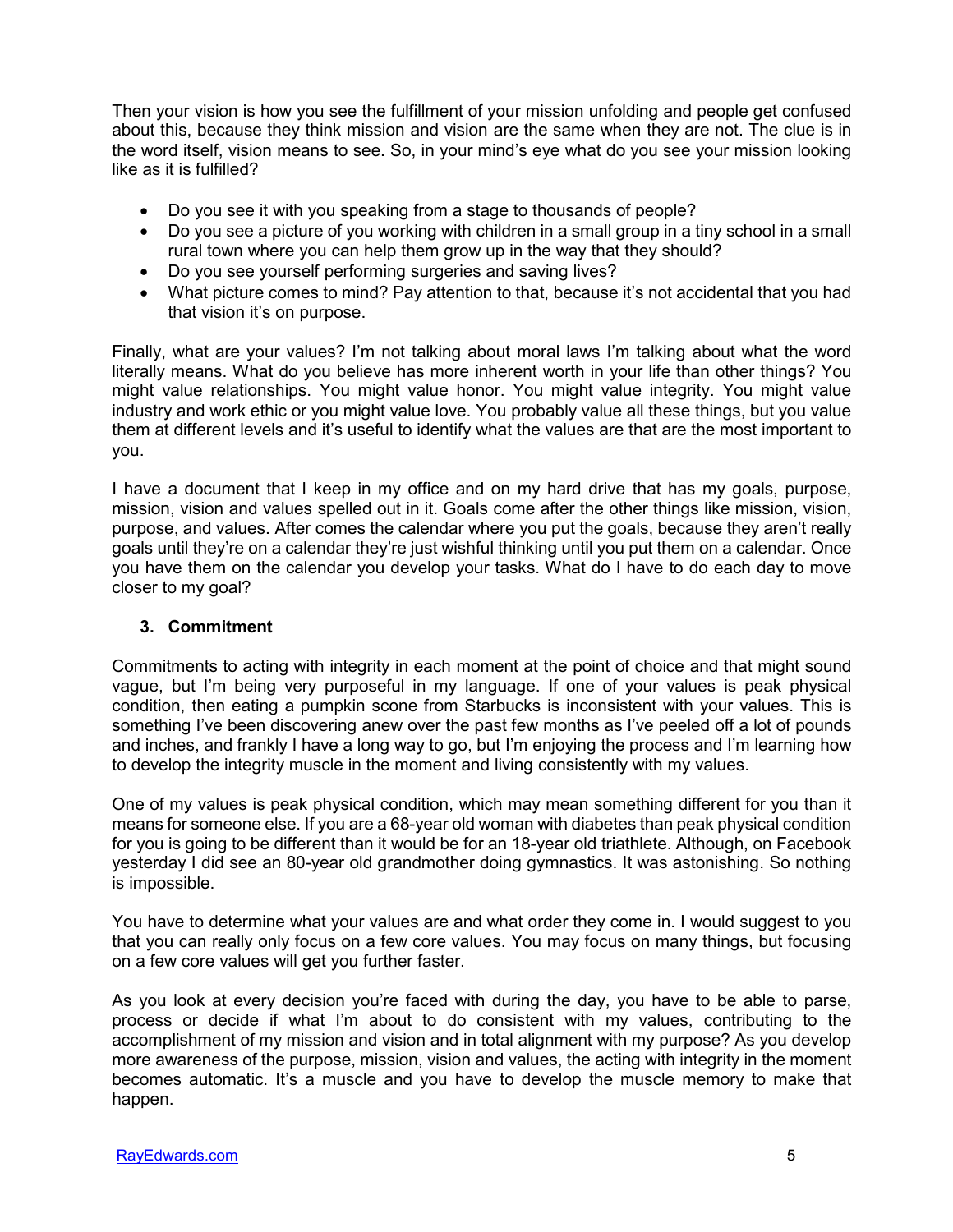## **4. Communicating**

Communicating powerfully, with intention, consciousness, love and transparency in a way that honors everybody involved. Most people engage in very unclear communication, very manipulative, controlling, emotion-based and reaction-based and in fact, most people communicate like robots. Think about it as you go throughout your day. Maybe you wake up in the morning and if you live with somebody else there are probably things you say to each other almost every morning without fail.

How are you doing? How did you sleep? What do you have going on today? How are you feeling? I'll see you later.

You say the same things and they say the same things back. In fact, this kind of robotic behavior is what leads to a lot of relationship problems for people, because you get to a point if you have that kind of relationship where you're thinking, I say this and this is where she says that and blah… so you have to work to not be robotic and it's not in just your personal relationships it's in all relationships. When you go to the office what do people say to you? Hey, how are you doing today? I'm fine, great or worse, hanging in there, getting by, oh you know grinding through. Be careful what you say because your subconscious mind or soul hears that and believes it.

By the way, one thing to consider, the less robotic you think you are the more robotic you probably really are. The less automatic you think your behavior is the more of a robot you are. Test it out, don't just accept it because I said it, but test it out and see if that's true for you.

Now, once you get out of robotic communication, and it doesn't even have to be a conversation it can be how you communicate with people in traffic. They do a certain behavior and you do a certain gesture. What if you intentionally chose the things you say and do as you communicate with other people? We communicate with words, expressions on our face and the way we pay attention to people. I saw a cartoon on Facebook that was funny and also made me sad because it's very true. A man and a woman were sitting across from one another at a restaurant table. The man is looking at his iPhone or Android and the woman says something like, could you do me a favor? Could you tape that to my forehead so that I at least feel like you're looking at me when you're talking to me?

That's communication, when you're paying more attention to your smart phone, your texts, Facebook updates, etc. than the person you're with. That's communication. So become intentional with your communication and become loving with your communication. Ask yourself, is how I'm communicating right now communicating love or something else? If it's something else than stop it! Communicate transparently. Transparency isn't an excuse to hurt people. It's not a license to be inconsiderate and mean spirited, but we owe it to people to tell them the truth.

If a young copywriter comes to me with copy and says Ray, what do you think of this? When I look at the copy, read it and inside I think ooh this is terrible, it's not good copy but I don't want to discourage them. I say out loud, this really is good and shows promise, you should keep at it and I hand it back to them. I've made them feel good in the moment but long-term I've hurt them because I didn't tell them the truth. You might say but you'd hurt them if you told them it was terrible. Perhaps, but I'm serving them at a deeper level if I say, I can see you've put a lot of effort into this but it's not going to work well. It's not very good, and let me show you why so I can help make it better.